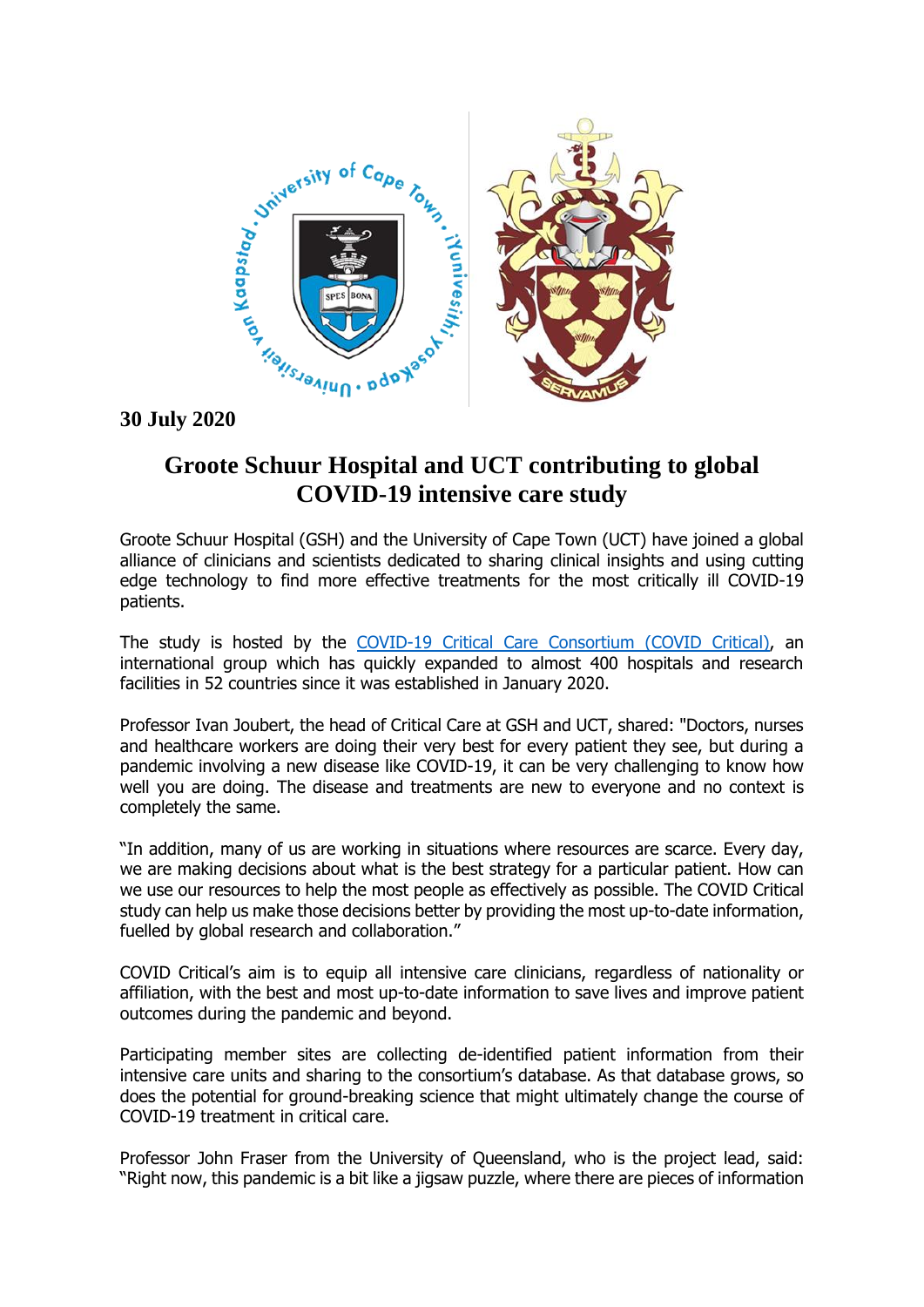about caring for COVID patients scattered all over the globe. If the world shares all of its data, as we are doing through our consortium, we can bring all these disparate jigsaw puzzle pieces together to create a clearer picture of what these patients need in ICU and how to save lives."

"With enough data, we will start seeing patterns in what works and when; for example, when might be the best time to ventilate a patient or whether or not to use ECMO (extracorporeal membrane oxygenation)."

The anonymized data will be analysed and distributed by data scientists at the University of Queensland in Australia and Oxford University in England. Once the database is large enough, the scientists will apply AI (artificial intelligence) techniques to generate insights quickly based on "big data".

The consortium is working with IBM to design a "dashboard" app that will present these insights to clinicians quickly on a mobile phone or laptop to inform them when treating their own patients. Contributing centres will have the advantage of knowing the data interpretation is truly relevant to their situation and based on their contributions.

"It's exciting to think that COVID Critical's research may one day lead to all frontline health workers, regardless of nationality or affiliation, having access to the best and most up-tothe-minute clinical insights, right by their patients' bedsides through their phones or computers," shared Dr David Thomson, the local principal investigator and part of the GSH and UCT Critical Care team.

The COVID-19 Critical Care Consortium study is supported by ISARIC (International Severe Acute Respiratory and emerging Infection Consortium), Australia's Prince Charles Hospital Foundation, Wesley Medical Research and Queensland Health.



[Download logo](https://drive.google.com/file/d/10ls0IiGz6onbnIqXAYPcwbUd0kmuUgtl/view?usp=sharing)